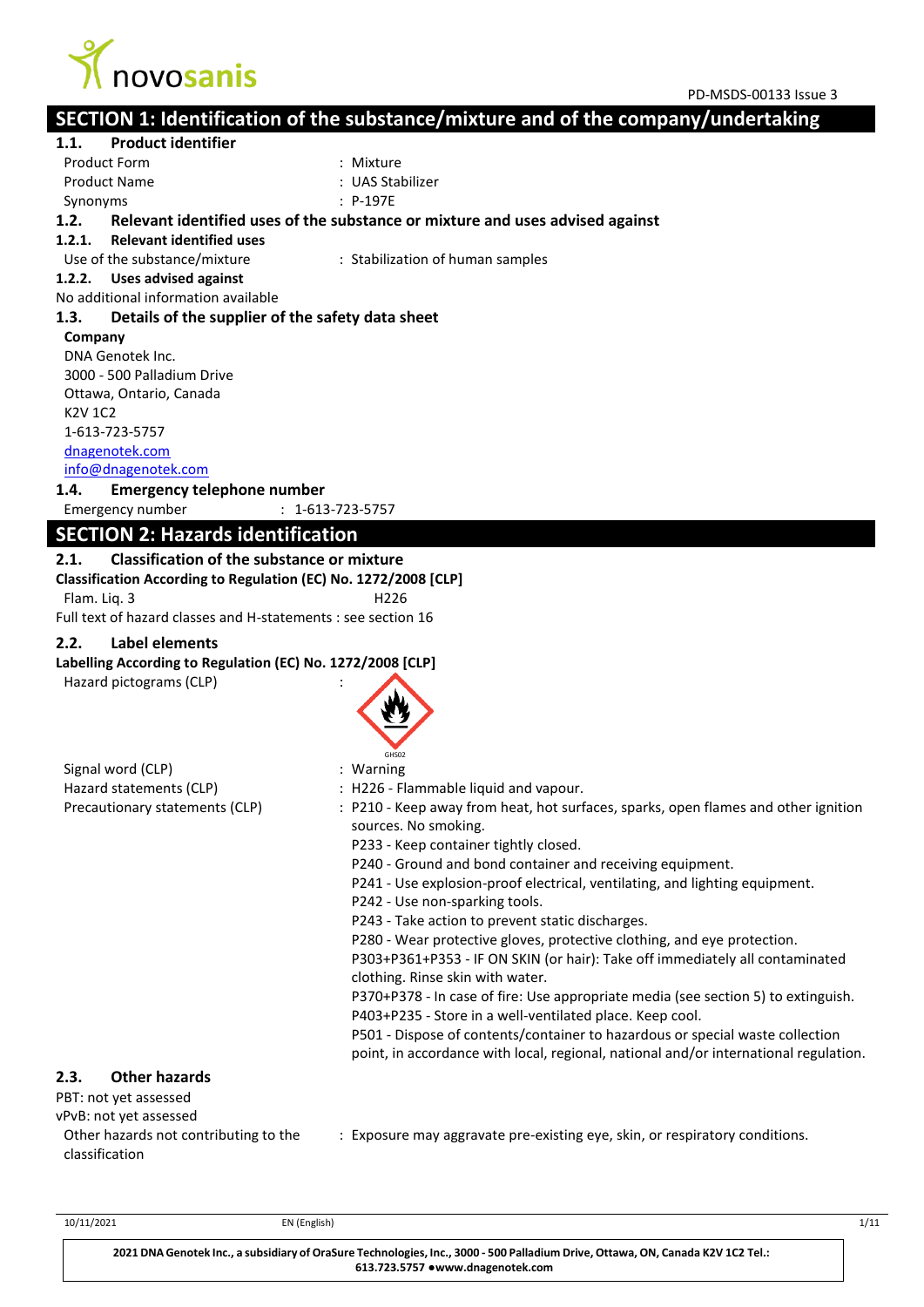

Safety Data Sheet

According to Regulation (EC) No. 1907/2006 (REACH) with its amendment Regulation (EU) 2015/830

# **SECTION 3: Composition/information on ingredients**

# **3.1. Substances**

Not applicable

### **3.2. Mixtures**

| <b>Name</b>                                                               | <b>Product identifier</b>                                                        | %            | <b>Classification According to Regulation</b><br>(EC) No. 1272/2008 [CLP] |
|---------------------------------------------------------------------------|----------------------------------------------------------------------------------|--------------|---------------------------------------------------------------------------|
| Ethyl alcohol                                                             | (CAS-No.) 64-17-5<br>(EC-No.) 200-578-6<br>(EC Index-No.) 603-<br>$002 - 00 - 5$ | $15,75 - 23$ | Flam. Liq. 2, H225                                                        |
| Boric acid (H3BO3)<br>substance listed as REACH Candidate (Boric<br>acid) | (CAS-No.) 10043-35-3<br>(EC-No.) 233-139-2<br>(EC Index-No.) 005-<br>$007-00-2$  | $2,75 - 3$   | Repr. 1B, H360FD                                                          |
| trans-1,2-Diaminocyclohexane-N,N,N',N'-<br>tetraacetic acid monohydrate   | (CAS-No.) 125572-95-<br>4<br>(EC-No.) 236-308-9                                  | $2 - 3$      | Skin Irrit. 2, H315<br>Eye Irrit. 2, H319<br>STOT SE 3, H335              |
| <b>Specific concentration limits:</b>                                     |                                                                                  |              |                                                                           |
| <b>Name</b>                                                               | <b>Product identifier</b>                                                        |              | <b>Specific concentration limits</b>                                      |
| Boric acid (H3BO3)                                                        | (CAS-No.) 10043-35-3                                                             |              | (5,5 = < C < 100) Repr. 1B, H360FD                                        |

(EC-No.) 233-139-2

(EC Index-No.) 005-007-00-2

Full text of H-statements: see section 16

# **SECTION 4: First aid measures**

| <b>Description of first aid measures</b><br>4.1.                    |                                                                                                                                  |
|---------------------------------------------------------------------|----------------------------------------------------------------------------------------------------------------------------------|
| First-aid measures general                                          | : Never give anything by mouth to an unconscious person. If you feel unwell, seek                                                |
|                                                                     | medical advice (show the label where possible).                                                                                  |
| First-aid measures after inhalation                                 | : When symptoms occur: go into open air and ventilate suspected area. Obtain                                                     |
|                                                                     | medical attention if breathing difficulty persists.                                                                              |
| First-aid measures after skin contact                               | : Remove contaminated clothing. Drench affected area with water for at least 15                                                  |
|                                                                     | minutes. Obtain medical attention if irritation develops or persists.                                                            |
| First-aid measures after eye contact                                | : Rinse cautiously with water for at least 15 minutes. Remove contact lenses, if                                                 |
|                                                                     | present and easy to do. Continue rinsing. Obtain medical attention.                                                              |
| First-aid measures after ingestion                                  | : Rinse mouth. Do NOT induce vomiting. Obtain medical attention.                                                                 |
| Most important symptoms and effects, both acute and delayed<br>4.2. |                                                                                                                                  |
| Symptoms/effects                                                    | : None expected under normal conditions of use.                                                                                  |
| Symptoms/effects after inhalation                                   | : Prolonged exposure may cause irritation.                                                                                       |
| Symptoms/effects after skin contact                                 | : Prolonged exposure may cause skin irritation.                                                                                  |
| Symptoms/effects after eye contact                                  | : Prolonged exposure may cause slight irritation to eyes.                                                                        |
| Symptoms/effects after ingestion                                    | : Ingestion may cause adverse effects.                                                                                           |
| Chronic symptoms                                                    | : None expected under normal conditions of use.                                                                                  |
| 4.3.                                                                | Indication of any immediate medical attention and special treatment needed                                                       |
|                                                                     | If exposed or concerned, get medical advice and attention. If medical advice is needed, have product container or label at hand. |
| <b>SECTION 5: Firefighting measures</b>                             |                                                                                                                                  |
| <b>Extinguishing media</b><br>5.1.                                  |                                                                                                                                  |
| Suitable extinguishing media                                        | : Dry chemical powder, alcohol-resistant foam, carbon dioxide ( $CO2$ ). Water may be                                            |
|                                                                     | ineffective but water should be used to keep fire-exposed container cool.                                                        |
| Unsuitable extinguishing media                                      | : Do not use a heavy water stream. A heavy water stream may spread burning                                                       |
|                                                                     | liquid.                                                                                                                          |
| Special hazards arising from the substance or mixture<br>5.2.       |                                                                                                                                  |
| Fire hazard                                                         | : Flammable liquid and vapour.                                                                                                   |
| <b>Explosion hazard</b>                                             | : May form flammable or explosive vapour-air mixture.                                                                            |
| Reactivity                                                          | : Reacts violently with strong oxidisers. Increased risk of fire or explosion.                                                   |
| 10/11/2021<br>EN (English)                                          | 2/11                                                                                                                             |
|                                                                     |                                                                                                                                  |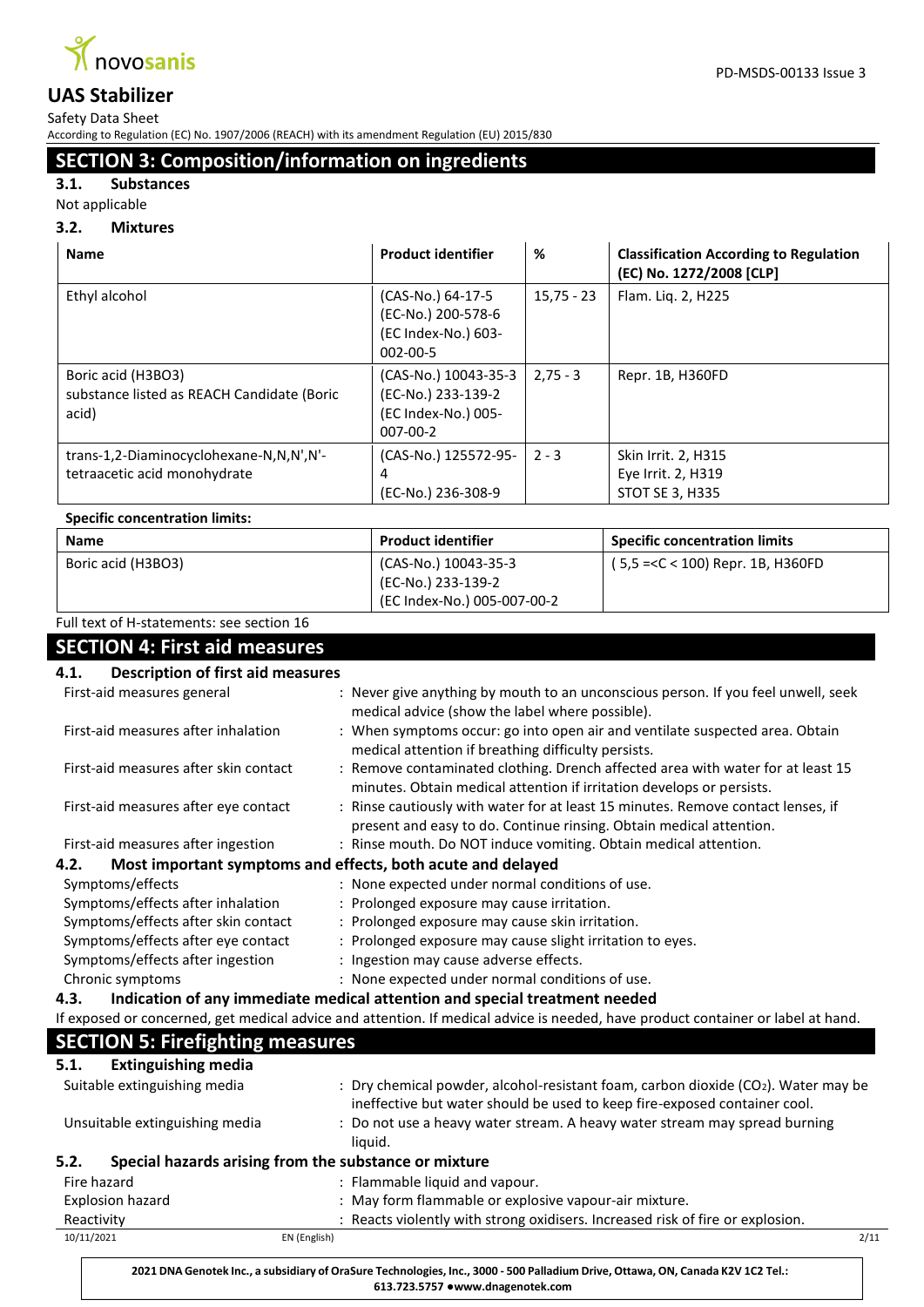

| <b>UAS Stabilizer</b>                                                                          |                                                                                                                                                                                                                                                                                                                                                 |
|------------------------------------------------------------------------------------------------|-------------------------------------------------------------------------------------------------------------------------------------------------------------------------------------------------------------------------------------------------------------------------------------------------------------------------------------------------|
| Safety Data Sheet                                                                              |                                                                                                                                                                                                                                                                                                                                                 |
| According to Regulation (EC) No. 1907/2006 (REACH) with its amendment Regulation (EU) 2015/830 |                                                                                                                                                                                                                                                                                                                                                 |
| Hazardous decomposition products in<br>case of fire                                            | : Carbon oxides (CO, CO <sub>2</sub> ). Boric anhydride. Nitrogen compounds.                                                                                                                                                                                                                                                                    |
| 5.3.<br><b>Advice for firefighters</b>                                                         |                                                                                                                                                                                                                                                                                                                                                 |
| Precautionary measures fire                                                                    | : Exercise caution when fighting any chemical fire.                                                                                                                                                                                                                                                                                             |
| Firefighting instructions                                                                      | : Use water spray or fog for cooling exposed containers. In case of major fire and<br>large quantities: Evacuate area. Fight fire remotely due to the risk of explosion.                                                                                                                                                                        |
| Protection during firefighting                                                                 | : Do not enter fire area without proper protective equipment, including respiratory<br>protection.                                                                                                                                                                                                                                              |
| <b>SECTION 6: Accidental release measures</b>                                                  |                                                                                                                                                                                                                                                                                                                                                 |
| 6.1.                                                                                           | Personal precautions, protective equipment and emergency procedures                                                                                                                                                                                                                                                                             |
| General measures                                                                               | : Avoid breathing (vapour, mist, spray). Do not get in eyes, on skin, or on clothing.                                                                                                                                                                                                                                                           |
|                                                                                                | Keep away from heat, hot surfaces, sparks, open flames, and other ignition                                                                                                                                                                                                                                                                      |
|                                                                                                | sources. No smoking. Use special care to avoid static electric charges.                                                                                                                                                                                                                                                                         |
| 6.1.1.<br>For non-emergency personnel                                                          |                                                                                                                                                                                                                                                                                                                                                 |
| Protective equipment                                                                           | : Use appropriate personal protective equipment (PPE).                                                                                                                                                                                                                                                                                          |
| <b>Emergency procedures</b>                                                                    | : Evacuate unnecessary personnel. Stop leak if safe to do so.                                                                                                                                                                                                                                                                                   |
| 6.1.2. For emergency responders                                                                |                                                                                                                                                                                                                                                                                                                                                 |
| Protective equipment                                                                           | : Equip cleanup crew with proper protection.                                                                                                                                                                                                                                                                                                    |
| <b>Emergency procedures</b>                                                                    | : Upon arrival at the scene, a first responder is expected to recognize the presence<br>of dangerous goods, protect oneself and the public, secure the area, and call for<br>the assistance of trained personnel as soon as conditions permit. Ventilate area.<br>Eliminate ignition sources.                                                   |
| 6.2.<br><b>Environmental precautions</b>                                                       |                                                                                                                                                                                                                                                                                                                                                 |
| Prevent entry to sewers and public waters.                                                     |                                                                                                                                                                                                                                                                                                                                                 |
| Methods and material for containment and cleaning up<br>6.3.                                   |                                                                                                                                                                                                                                                                                                                                                 |
| For containment                                                                                | : Contain any spills with dikes or absorbents to prevent migration and entry into<br>sewers or streams. As an immediate precautionary measure, isolate spill or leak<br>area in all directions.                                                                                                                                                 |
| Methods for cleaning up                                                                        | : Clean up spills immediately and dispose of waste safely. Transfer spilled material<br>to a suitable container for disposal. Contact competent authorities after a spill.<br>Absorb and/or contain spill with inert material. Do not take up in combustible<br>material such as: saw dust or cellulosic material. Use only non-sparking tools. |
| Reference to other sections<br>6.4.                                                            |                                                                                                                                                                                                                                                                                                                                                 |

See Section 8 for exposure controls and personal protection and Section 13 for disposal considerations.

| <b>SECTION 7: Handling and storage</b>                                                  |                                                                                                                                                                                                                                                                                                       |
|-----------------------------------------------------------------------------------------|-------------------------------------------------------------------------------------------------------------------------------------------------------------------------------------------------------------------------------------------------------------------------------------------------------|
| <b>Precautions for safe handling</b><br>7.1.                                            |                                                                                                                                                                                                                                                                                                       |
| Additional hazards when processed                                                       | : Handle empty containers with care because residual vapours are flammable.<br>Contains substances that are combustible dusts. If dried and allowed to<br>accumulate, may form combustible dust concentrations in air that could ignite and<br>cause an explosion. Take appropriate precautions.      |
| Precautions for safe handling                                                           | : Wash hands and other exposed areas with mild soap and water before eating,<br>drinking or smoking and when leaving work. Avoid breathing vapours, mist, spray.<br>Take precautionary measures against static discharge. Use only non-sparking tools.<br>Avoid contact with skin, eyes and clothing. |
| Hygiene measures                                                                        | : Handle in accordance with good industrial hygiene and safety procedures.                                                                                                                                                                                                                            |
| Conditions for safe storage, including any incompatibilities<br>7.2.                    |                                                                                                                                                                                                                                                                                                       |
| <b>Technical measures</b>                                                               | : Comply with applicable regulations. Take action to prevent static discharges.<br>Ground and bond container and receiving equipment. Use explosion-proof<br>electrical, ventilating, and lighting equipment.                                                                                         |
| Storage conditions                                                                      | : Store in a dry, cool place. Keep/Store away from direct sunlight, extremely high or<br>low temperatures and incompatible materials. Store in a well-ventilated place.<br>Keep container tightly closed. Keep in fireproof place.                                                                    |
| Incompatible materials<br>Specific end use(s)<br>7.3.<br>Stabilization of human samples | : Strong acids, strong bases, strong oxidizers.                                                                                                                                                                                                                                                       |

| 10/11/2021 | EN (English)                                                                                                                                                         | 3/11 |
|------------|----------------------------------------------------------------------------------------------------------------------------------------------------------------------|------|
|            | 2021 DNA Genotek Inc., a subsidiary of OraSure Technologies, Inc., 3000 - 500 Palladium Drive, Ottawa, ON, Canada K2V 1C2 Tel.:<br>613.723.5757 • www.dnagenotek.com |      |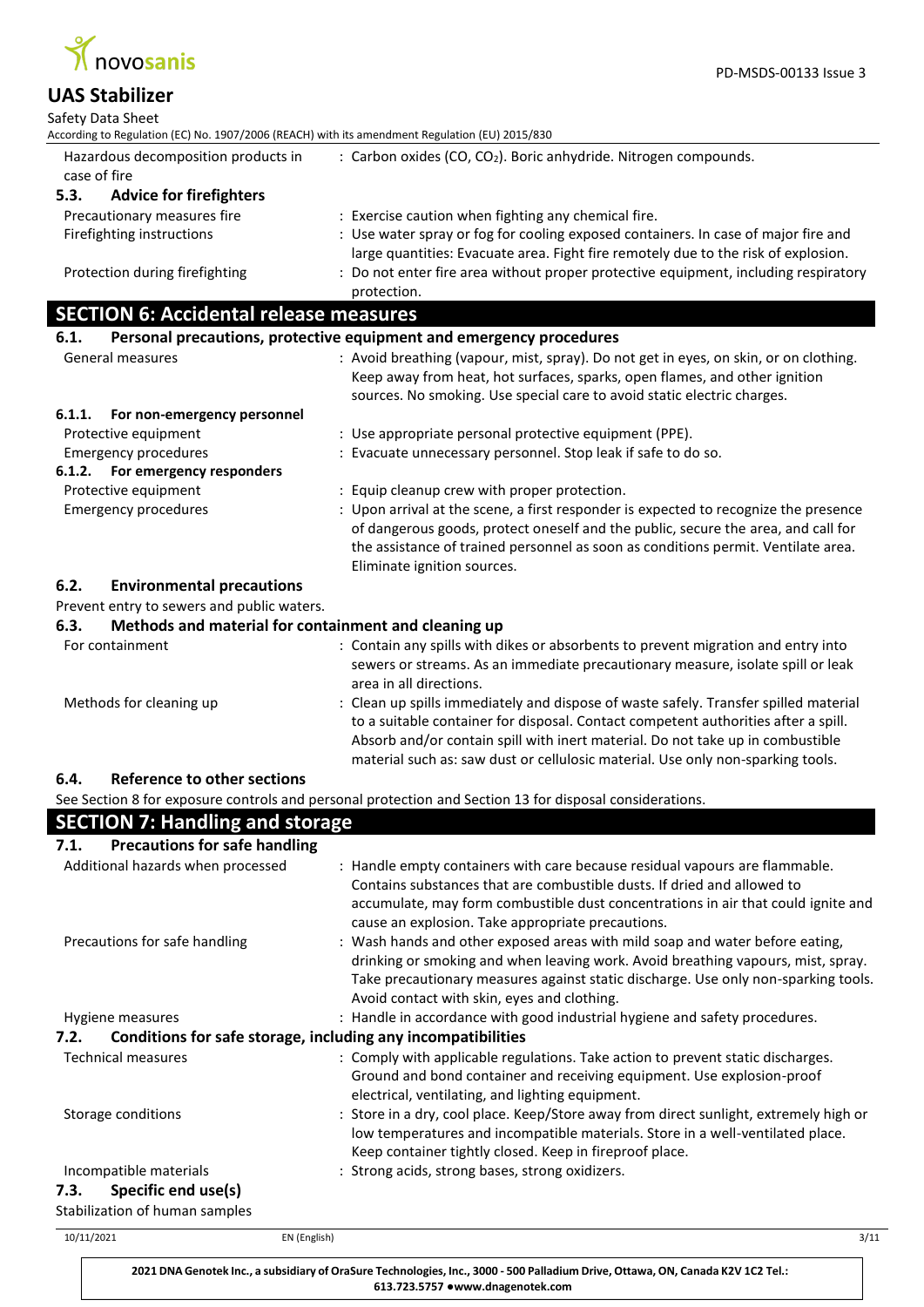

Safety Data Sheet According to Regulation (EC) No. 1907/2006 (REACH) with its amendment Regulation (EU) 2015/830

# **SECTION 8: Exposure controls/personal protection**

# **8.1. Control parameters**

|  |  | Boric acid (H3BO3) (10043-35-3) |
|--|--|---------------------------------|
|--|--|---------------------------------|

| DUTIC aciu (113003) (10043-33-3) |                                                               |                                                                                                                                                        |  |
|----------------------------------|---------------------------------------------------------------|--------------------------------------------------------------------------------------------------------------------------------------------------------|--|
| Belgium                          | Limit value ( $mg/m3$ )                                       | $2 \text{ mg/m}^3$                                                                                                                                     |  |
| Belgium                          | Short time value (mg/m <sup>3</sup> )                         | 6 mg/ $m3$                                                                                                                                             |  |
| <b>Bulgaria</b>                  | OEL TWA (mg/m <sup>3</sup> )                                  | 5 mg/m <sup>3</sup> (Boron and its inorganic compounds)                                                                                                |  |
| Germany                          | Occupational exposure limit value<br>(mg/m <sup>3</sup> )     | 0,5 mg/m <sup>3</sup> (the risk of damage to the embryo or<br>fetus can be excluded when AGW and BGW<br>values are observed-inhalable fraction)        |  |
| <b>USA ACGIH</b>                 | ACGIH TWA $(mg/m3)$                                           | 2 mg/m <sup>3</sup> (inhalable particulate matter (Borate<br>compounds, inorganic)                                                                     |  |
| <b>USA ACGIH</b>                 | ACGIH STEL (mg/m <sup>3</sup> )                               | 6 mg/m <sup>3</sup> (inhalable particulate matter (Borate<br>compounds, inorganic)                                                                     |  |
| Latvia                           | OEL TWA (mg/m <sup>3</sup> )                                  | 10 mg/m $3$                                                                                                                                            |  |
| Spain                            | $VLA-ED (mg/m3)$                                              | 2 mg/m <sup>3</sup> (the partial or complete<br>commercialization or use of this substance as a<br>phytosanitary or biocide compound is<br>prohibited) |  |
| Spain                            | VLA-EC $(mg/m3)$                                              | 6 mg/m $3$                                                                                                                                             |  |
| Spain                            | OEL chemical category (ES)                                    | TR <sub>1</sub> B                                                                                                                                      |  |
| Switzerland                      | KZGW ( $mg/m3$ )                                              | 1,8 mg/m <sup>3</sup> (inhalable dust)                                                                                                                 |  |
| Switzerland                      | MAK $(mg/m3)$                                                 | 1,8 mg/m <sup>3</sup> (inhalable dust)                                                                                                                 |  |
| Switzerland                      | OEL chemical category (CH)                                    | Category 1B developmental toxin, Category 1B<br>reproductive toxin                                                                                     |  |
| Hungary                          | OEL chemical category (HU)                                    | Repr1B                                                                                                                                                 |  |
| Ireland                          | OEL (8 hours ref) (mg/m <sup>3</sup> )                        | 2 mg/m <sup>3</sup> (Borate compounds inorganic)                                                                                                       |  |
| Ireland                          | OEL (15 min ref) (mg/m3)                                      | 6 mg/m <sup>3</sup> (calculated (Borate compounds<br>inorganic)                                                                                        |  |
| Lithuania                        | IPRV (mg/m <sup>3</sup> )                                     | 10 mg/m $3$                                                                                                                                            |  |
| Lithuania                        | OEL chemical category (LT)                                    | Reproductive toxin                                                                                                                                     |  |
| Slovenia                         | OEL TWA (mg/m <sup>3</sup> )                                  | 0,5 mg/m <sup>3</sup> (inhalable fraction)                                                                                                             |  |
| Slovenia                         | OEL STEL (mg/m <sup>3</sup> )                                 | 1 mg/m <sup>3</sup> (inhalable fraction)                                                                                                               |  |
| Slovenia                         | OEL chemical category (SI)                                    | Category 1B                                                                                                                                            |  |
| Portugal                         | OEL TWA (mg/m <sup>3</sup> )                                  | 2 mg/m <sup>3</sup> (inhalable fraction (Borate compounds,<br>inorganic)                                                                               |  |
| Portugal                         | OEL STEL (mg/m <sup>3</sup> )                                 | 6 mg/m <sup>3</sup> (inhalable fraction)                                                                                                               |  |
| Portugal                         | OEL chemical category (PT)                                    | A4 - Not Classifiable as a Human Carcinogen                                                                                                            |  |
| Ethyl alcohol (64-17-5)          |                                                               |                                                                                                                                                        |  |
| Austria                          | MAK $(mg/m3)$                                                 | 1900 mg/m <sup>3</sup>                                                                                                                                 |  |
| Austria                          | MAK (ppm)                                                     | 1000 ppm                                                                                                                                               |  |
| Austria                          | MAK Short time value (mg/m <sup>3</sup> )                     | 3800 mg/m <sup>3</sup>                                                                                                                                 |  |
| Austria                          | MAK Short time value (ppm)                                    | 2000 ppm                                                                                                                                               |  |
| Belgium                          | Limit value ( $mg/m3$ )                                       | 1907 mg/m <sup>3</sup>                                                                                                                                 |  |
| Belgium                          | Limit value (ppm)                                             | 1000 ppm                                                                                                                                               |  |
| <b>Bulgaria</b>                  | OEL TWA (mg/m <sup>3</sup> )                                  | 1000 mg/m <sup>3</sup>                                                                                                                                 |  |
| Croatia                          | GVI (granična vrijednost izloženosti)<br>(mg/m <sup>3</sup> ) | 1900 mg/m <sup>3</sup>                                                                                                                                 |  |
| Croatia                          | GVI (granična vrijednost izloženosti)<br>(ppm)                | 1000 ppm                                                                                                                                               |  |
| 10/11/2021                       | EN (English)                                                  | 4/11                                                                                                                                                   |  |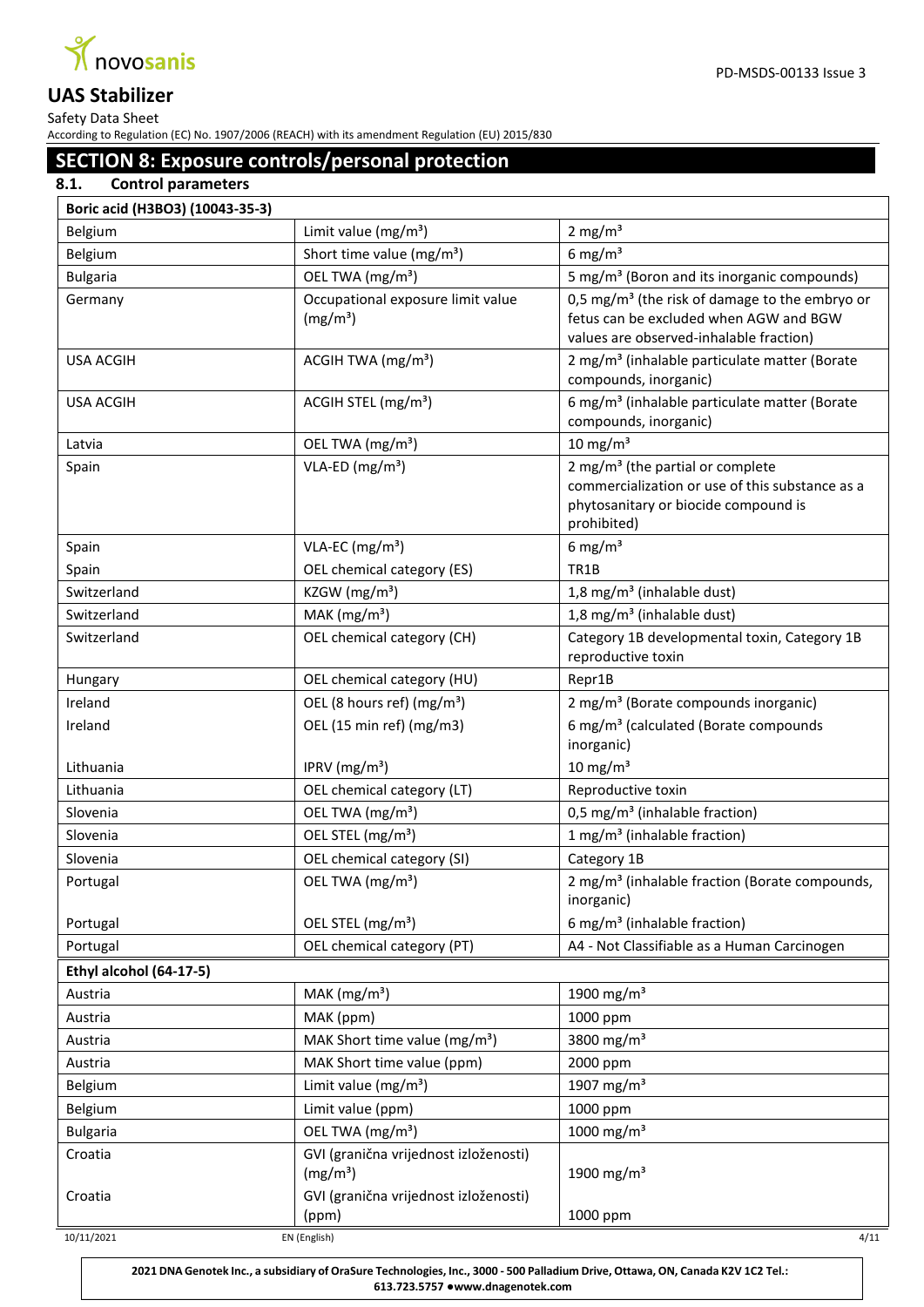

Safety Data Sheet According to Regulation (EC) No. 1907/2006 (REACH) with its amendment Regulation (EU) 2015/830

| Ethyl alcohol (64-17-5) |                                                           |                                                                                                                              |  |
|-------------------------|-----------------------------------------------------------|------------------------------------------------------------------------------------------------------------------------------|--|
| France                  | $VLE$ (mg/m <sup>3</sup> )                                | 9500 mg/m <sup>3</sup>                                                                                                       |  |
| France                  | VLE (ppm)                                                 | 5000 ppm                                                                                                                     |  |
| France                  | VME ( $mg/m3$ )                                           | 1900 mg/m <sup>3</sup>                                                                                                       |  |
| France                  | VME (ppm)                                                 | 1000 ppm                                                                                                                     |  |
| Germany                 | Occupational exposure limit value<br>(mg/m <sup>3</sup> ) | 380 mg/m <sup>3</sup> (the risk of damage to the embryo or<br>fetus can be excluded when AGW and BGW<br>values are observed) |  |
| Germany                 | Occupational exposure limit value<br>(ppm)                | 200 ppm (the risk of damage to the embryo or<br>fetus can be excluded when AGW and BGW<br>values are observed)               |  |
| Greece                  | OEL TWA (mg/m <sup>3</sup> )                              | 1900 mg/m <sup>3</sup>                                                                                                       |  |
| Greece                  | OEL TWA (ppm)                                             | 1000 ppm                                                                                                                     |  |
| <b>USA ACGIH</b>        | ACGIH STEL (ppm)                                          | 1000 ppm                                                                                                                     |  |
| Latvia                  | OEL TWA (mg/m <sup>3</sup> )                              | 1000 mg/m <sup>3</sup>                                                                                                       |  |
| Spain                   | VLA-EC (mg/m <sup>3</sup> )                               | 1910 mg/m <sup>3</sup>                                                                                                       |  |
| Spain                   | VLA-EC (ppm)                                              | 1000 ppm                                                                                                                     |  |
| Switzerland             | KZGW ( $mg/m3$ )                                          | 1920 mg/m <sup>3</sup>                                                                                                       |  |
| Switzerland             | KZGW (ppm)                                                | 1000 ppm                                                                                                                     |  |
| Switzerland             | $MAK$ (mg/m <sup>3</sup> )                                | 960 $mg/m3$                                                                                                                  |  |
| Switzerland             | MAK (ppm)                                                 | 500 ppm                                                                                                                      |  |
| Netherlands             | Grenswaarde TGG 8H (mg/m <sup>3</sup> )                   | 260 mg/m $3$                                                                                                                 |  |
| Netherlands             | Grenswaarde TGG 15MIN (mg/m <sup>3</sup> )                | 1900 mg/m <sup>3</sup>                                                                                                       |  |
| United Kingdom          | WEL TWA (mg/m <sup>3</sup> )                              | 1920 mg/m <sup>3</sup>                                                                                                       |  |
| United Kingdom          | WEL TWA (ppm)                                             | 1000 ppm                                                                                                                     |  |
| United Kingdom          | WEL STEL (mg/m <sup>3</sup> )                             | 5760 mg/m <sup>3</sup> (calculated)                                                                                          |  |
| United Kingdom          | WEL STEL (ppm)                                            | 3000 ppm (calculated)                                                                                                        |  |
| Czech Republic          | Expoziční limity (PEL) (mg/m <sup>3</sup> )               | 1000 mg/m <sup>3</sup>                                                                                                       |  |
| Denmark                 | Grænsevædi (8 timer) (mg/m <sup>3</sup> )                 | 1900 mg/m <sup>3</sup>                                                                                                       |  |
| Denmark                 | Grænsevædi (8 timer) (ppm)                                | 1000 ppm                                                                                                                     |  |
| Estonia                 | OEL TWA (mg/m <sup>3</sup> )                              | 1000 mg/m <sup>3</sup>                                                                                                       |  |
| Estonia                 | OEL TWA (ppm)                                             | 500 ppm                                                                                                                      |  |
| Estonia                 | OEL STEL (mg/m <sup>3</sup> )                             | 1900 mg/m <sup>3</sup>                                                                                                       |  |
| Estonia                 | OEL STEL (ppm)                                            | 1000 ppm                                                                                                                     |  |
| Finland                 | HTP-arvo (8h) $(mg/m3)$                                   | 1900 mg/m <sup>3</sup>                                                                                                       |  |
| Finland                 | HTP-arvo (8h) (ppm)                                       | 1000 ppm                                                                                                                     |  |
| Finland                 | HTP-arvo (15 min)                                         | 2500 mg/m <sup>3</sup>                                                                                                       |  |
| Finland                 | HTP-arvo (15 min) (ppm)                                   | 1300 ppm                                                                                                                     |  |
| Hungary                 | AK-érték                                                  | 1900 mg/m <sup>3</sup>                                                                                                       |  |
| Hungary                 | CK-érték                                                  | 7600 mg/m <sup>3</sup>                                                                                                       |  |
| Ireland                 | OEL (15 min ref) (ppm)                                    | 1000 ppm                                                                                                                     |  |
| Lithuania               | IPRV ( $mg/m3$ )                                          | 1000 mg/m <sup>3</sup>                                                                                                       |  |
| Lithuania               | IPRV (ppm)                                                | 500 ppm                                                                                                                      |  |
| Lithuania               | TPRV ( $mg/m3$ )                                          | 1900 mg/m <sup>3</sup>                                                                                                       |  |
| Lithuania               | TPRV (ppm)                                                | 1000 ppm                                                                                                                     |  |
| Norway                  | Grenseverdier (AN) (mg/m <sup>3</sup> )                   | 950 mg/m $3$                                                                                                                 |  |
| Norway                  | Grenseverdier (AN) (ppm)                                  | 500 ppm                                                                                                                      |  |
| Norway                  | Grenseverdier (Korttidsverdi) (mg/m3)                     | 1187,5 mg/m <sup>3</sup> (value calculated)                                                                                  |  |
| 10/11/2021              | EN (English)                                              | 5/11                                                                                                                         |  |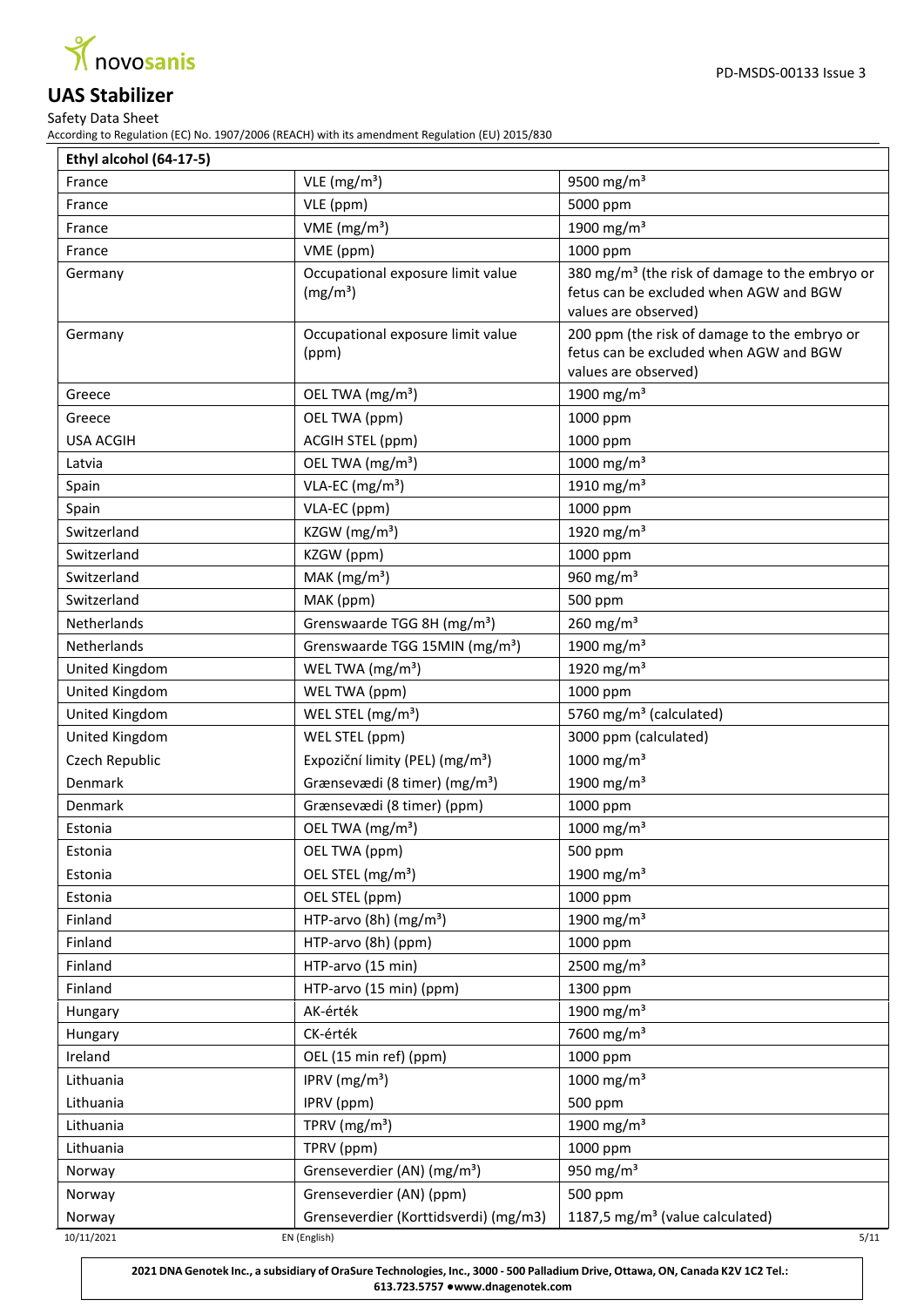

PD-MSDS-00133 Issue 3

## Safety Data Sheet According to Regulation (EC) No. 1907/2006 (REACH) with its amendment Regulation (EU) 2015/830

| Ethyl alcohol (64-17-5) |                                           |                                             |
|-------------------------|-------------------------------------------|---------------------------------------------|
| Norway                  | Grenseverdier (Korttidsverdi) (ppm)       | 625 ppm (value calculated)                  |
| Poland                  | NDS $(mg/m3)$                             | 1900 mg/m <sup>3</sup>                      |
| Romania                 | OEL TWA (mg/m <sup>3</sup> )              | 1900 mg/m <sup>3</sup>                      |
| Romania                 | OEL TWA (ppm)                             | 1000 ppm                                    |
| Romania                 | OEL STEL (mg/m <sup>3</sup> )             | 9500 mg/m <sup>3</sup>                      |
| Romania                 | OEL STEL (ppm)                            | 5000 ppm                                    |
| Slovakia                | NPHV (priemerná) (mg/m <sup>3</sup> )     | 960 mg/m <sup>3</sup>                       |
| Slovakia                | NPHV (priemerná) (ppm)                    | 500 ppm                                     |
| Slovakia                | NPHV (Hraničná) (mg/m <sup>3</sup> )      | 1920 mg/m <sup>3</sup>                      |
| Slovenia                | OEL TWA (mg/m <sup>3</sup> )              | 960 $mg/m3$                                 |
| Slovenia                | OEL TWA (ppm)                             | 500 ppm                                     |
| Slovenia                | OEL STEL (mg/m <sup>3</sup> )             | 1920 mg/m <sup>3</sup>                      |
| Slovenia                | OEL STEL (ppm)                            | 1000 ppm                                    |
| Sweden                  | nivågränsvärde (NVG) (mg/m <sup>3</sup> ) | 1000 mg/m <sup>3</sup>                      |
| Sweden                  | nivågränsvärde (NVG) (ppm)                | 500 ppm                                     |
| Sweden                  | kortidsvärde (KTV) (mg/m <sup>3</sup> )   | 1900 mg/m <sup>3</sup>                      |
| Sweden                  | kortidsvärde (KTV) (ppm)                  | 1000 ppm                                    |
| Portugal                | OEL TWA (ppm)                             | 1000 ppm                                    |
| Portugal                | OEL chemical category (PT)                | A4 - Not Classifiable as a Human Carcinogen |

## **8.2. Exposure controls**

Appropriate engineering controls : Emergency eye wash fountains and safety showers should be available in the immediate vicinity of any potential exposure. Ensure adequate ventilation, especially in confined areas. Ensure all national/local regulations are observed. Gas detectors should be used when flammable gases or vapours may be released. Proper grounding procedures to avoid static electricity should be followed. Use explosion-proof equipment.

Personal protective equipment : Gloves. Protective clothing. Protective goggles. Insufficient ventilation: wear respiratory protection.



- Materials for protective clothing : Chemically resistant materials and fabrics. Wear fire/flame resistant/retardant clothing.
- Hand protection **in the case of the contract of the Hand** protective gloves.
- Eye and Face Protection : Chemical safety goggles.
- Skin and body protection : Wear suitable protective clothing.
- Respiratory protection : If exposure limits are exceeded or irritation is experienced, approved respiratory protection should be worn. In case of inadequate ventilation, oxygen deficient atmosphere, or where exposure levels are not known wear approved respiratory protection.

Other information : When using, do not eat, drink or smoke.

# **SECTION 9: Physical and chemical properties**

| 9.1.<br>Information on basic physical and chemical properties |              |                                             |      |
|---------------------------------------------------------------|--------------|---------------------------------------------|------|
| Physical state                                                |              | : Liguid                                    |      |
| Appearance                                                    |              | : Ranges from colorless-yellow-orange-brown |      |
| Colour                                                        |              | : No data available                         |      |
| Odour                                                         |              | : No data available                         |      |
| Odour threshold                                               |              | : No data available                         |      |
| рH                                                            |              | : $4,7-5,5$                                 |      |
| 10/11/2021                                                    | EN (English) |                                             | 6/11 |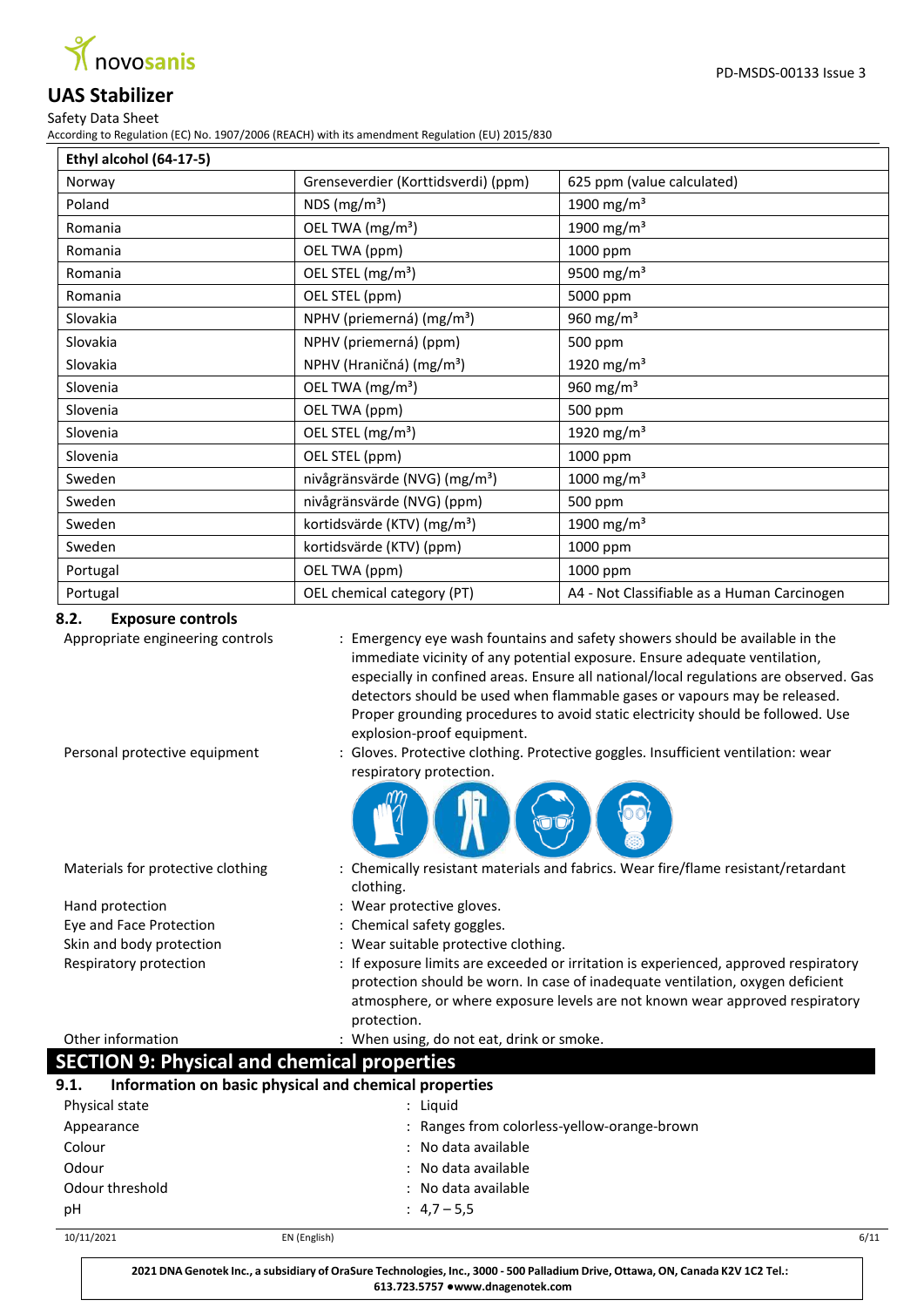

According to Regulation (EC) No. 1907/2006 (REACH) with its amendment Regulation (EU) 2015/830

| Evaporation rate                       | : No data available |
|----------------------------------------|---------------------|
| Melting point                          | No data available   |
| Freezing point                         | : No data available |
| Boiling point                          | : No data available |
| Flash point                            | : No data available |
| Auto-ignition temperature              | : No data available |
| Decomposition temperature              | : No data available |
| Flammability (solid, gas)              | : Not applicable    |
| Vapour pressure                        | No data available   |
| Relative vapour density at 20 °C       | : No data available |
| Relative density                       | : No data available |
| Solubility                             | : No data available |
| Partition coefficient: n-octanol/water | No data available   |
| Viscosity                              | : No data available |
| <b>Explosive properties</b>            | No data available   |
| Oxidising properties                   | No data available   |
| <b>Explosive limits</b>                | : No data available |

#### **9.2. Other information**

No additional information available

# **SECTION 10: Stability and reactivity**

#### **10.1. Reactivity**

Reacts violently with strong oxidisers. Increased risk of fire or explosion.

## **10.2. Chemical stability**

Flammable liquid and vapour. May form flammable or explosive vapour-air mixture.

#### **10.3. Possibility of hazardous reactions**

#### Hazardous polymerization will not occur.

#### **10.4. Conditions to avoid**

Direct sunlight, extremely high or low temperatures, heat, hot surfaces, sparks, open flames, incompatible materials, and other ignition sources.

#### **10.5. Incompatible materials**

Strong acids, strong bases, strong oxidizers.

#### **10.6. Hazardous decomposition products**

None expected under normal conditions of use.

## **SECTION 11: Toxicological information**

# **11.1. Information on toxicological effects**

| 11.1. - Filiofination on toxicological Effects |                           |                                                                                     |
|------------------------------------------------|---------------------------|-------------------------------------------------------------------------------------|
| Acute toxicity                                 |                           | : Not classified (Based on available data, the classification criteria are not met) |
| Boric acid (H3BO3) (10043-35-3)                |                           |                                                                                     |
| LD50 oral rat                                  | 2660 mg/kg                |                                                                                     |
| LD50 dermal rabbit                             | > 2000 mg/kg              |                                                                                     |
| Ethyl alcohol (64-17-5)                        |                           |                                                                                     |
| LD50 oral rat                                  | 10470 mg/kg               |                                                                                     |
| LD50 dermal rat                                | 20 ml/kg                  |                                                                                     |
| LC50 inhalation rat (Vapours - mg/l/4h)        | 124,7 mg/l/4h             |                                                                                     |
| Skin corrosion/irritation                      | met)<br>$pH: 4, 7 - 5, 5$ | : Not classified (Based on available data, the classification criteria are not      |
| Serious eye damage/irritation                  | met)<br>$pH: 4, 7 - 5, 5$ | : Not classified (Based on available data, the classification criteria are not      |
| Respiratory or skin sensitisation              | met)                      | : Not classified (Based on available data, the classification criteria are not      |
| 10/11/2021                                     | EN (English)              | 7/11                                                                                |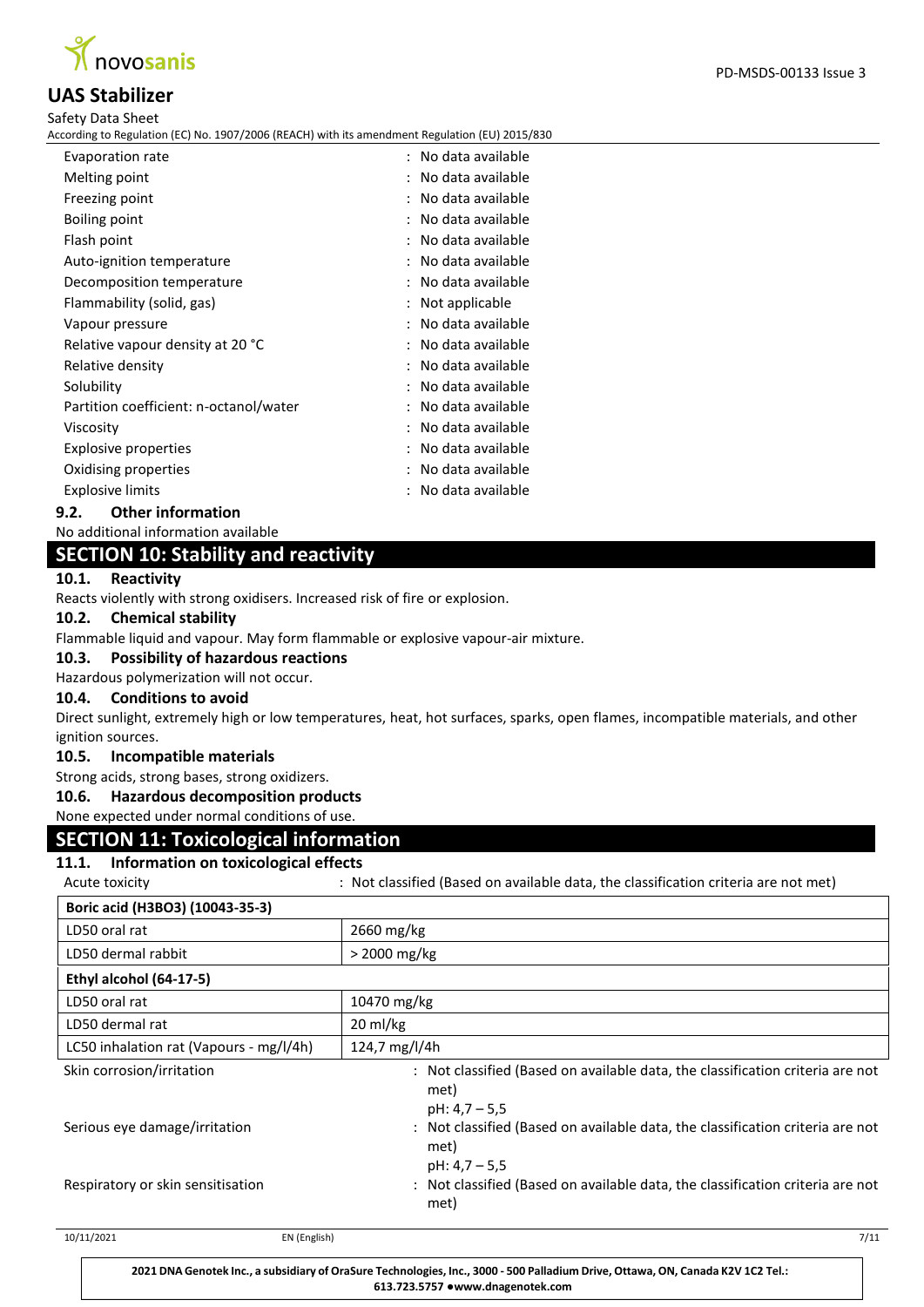

#### Safety Data Sheet

According to Regulation (EC) No. 1907/2006 (REACH) with its amendment Regulation (EU) 2015/830

| Germ cell mutagenicity | Not classified (Based on available data, the classification criteria are not   |
|------------------------|--------------------------------------------------------------------------------|
|                        | met)                                                                           |
| Carcinogenicity        | : Not classified (Based on available data, the classification criteria are not |
|                        | met)                                                                           |

| Ethyl alcohol (64-17-5)              |                                                                                        |  |
|--------------------------------------|----------------------------------------------------------------------------------------|--|
| IARC group                           | 1                                                                                      |  |
| Reproductive toxicity                | : Not classified (Based on available data, the classification criteria are not<br>met) |  |
| STOT-single exposure                 | : Not classified (Based on available data, the classification criteria are not<br>met) |  |
| STOT-repeated exposure               | : Not classified (Based on available data, the classification criteria are not<br>met) |  |
| Aspiration hazard                    | : Not classified (Based on available data, the classification criteria are not<br>met) |  |
| Symptoms/Injuries After Inhalation   | : Prolonged exposure may cause irritation.                                             |  |
| Symptoms/Injuries After Skin Contact | : Prolonged exposure may cause skin irritation.                                        |  |
| Symptoms/Injuries After Eye Contact  | : Prolonged exposure may cause slight irritation to eyes.                              |  |
| Symptoms/Injuries After Ingestion    | : Ingestion may cause adverse effects.                                                 |  |
| <b>Chronic Symptoms</b>              | : None expected under normal conditions of use.                                        |  |

# **SECTION 12: Ecological information**

# **12.1. Toxicity**

| Ecology - general                             | : Not classified.                                                        |
|-----------------------------------------------|--------------------------------------------------------------------------|
| Boric acid (H3BO3) (10043-35-3)               |                                                                          |
| LC50 fish 1                                   | 447 mg/l                                                                 |
| EC50 Daphnia 1                                | 115 - 153 mg/l (Exposure time: 48 h - Species: Daphnia magna)            |
| ErC50 (algae)                                 | 290 mg/l                                                                 |
| NOEC chronic fish                             | $2,1$ mg/l                                                               |
| Ethyl alcohol (64-17-5)                       |                                                                          |
| LC50 fish 1                                   | 11200 mg/l                                                               |
| EC50 Daphnia 1                                | 9268 - 14221 mg/l (Exposure time: 48 h - Species: Daphnia magna)         |
| LC50 fish 2                                   | > 100 mg/l (Exposure time: 96 h - Species: Pimephales promelas [static]) |
| ErC50 (algae)                                 | 1000 mg/l                                                                |
| NOEC chronic crustacea                        | $9,6$ mg/l                                                               |
| <b>Persistence and degradability</b><br>12.2. |                                                                          |
| <b>UAS Stabilizer</b>                         |                                                                          |
| Persistence and degradability                 | Not established.                                                         |
| <b>Bioaccumulative potential</b><br>12.3.     |                                                                          |

# **UAS Stabilizer** Bioaccumulative potential Not established. **Boric acid (H3BO3) (10043-35-3)** BCF fish 1  $\vert$  0 Log Pow  $\vert$  -0,757 (at 25 °C) **Ethyl alcohol (64-17-5)**  $\log$  Pow  $\Big|$  -0,32

## **12.4. Mobility in soil**

No additional information available

10/11/2021 EN (English) 8/11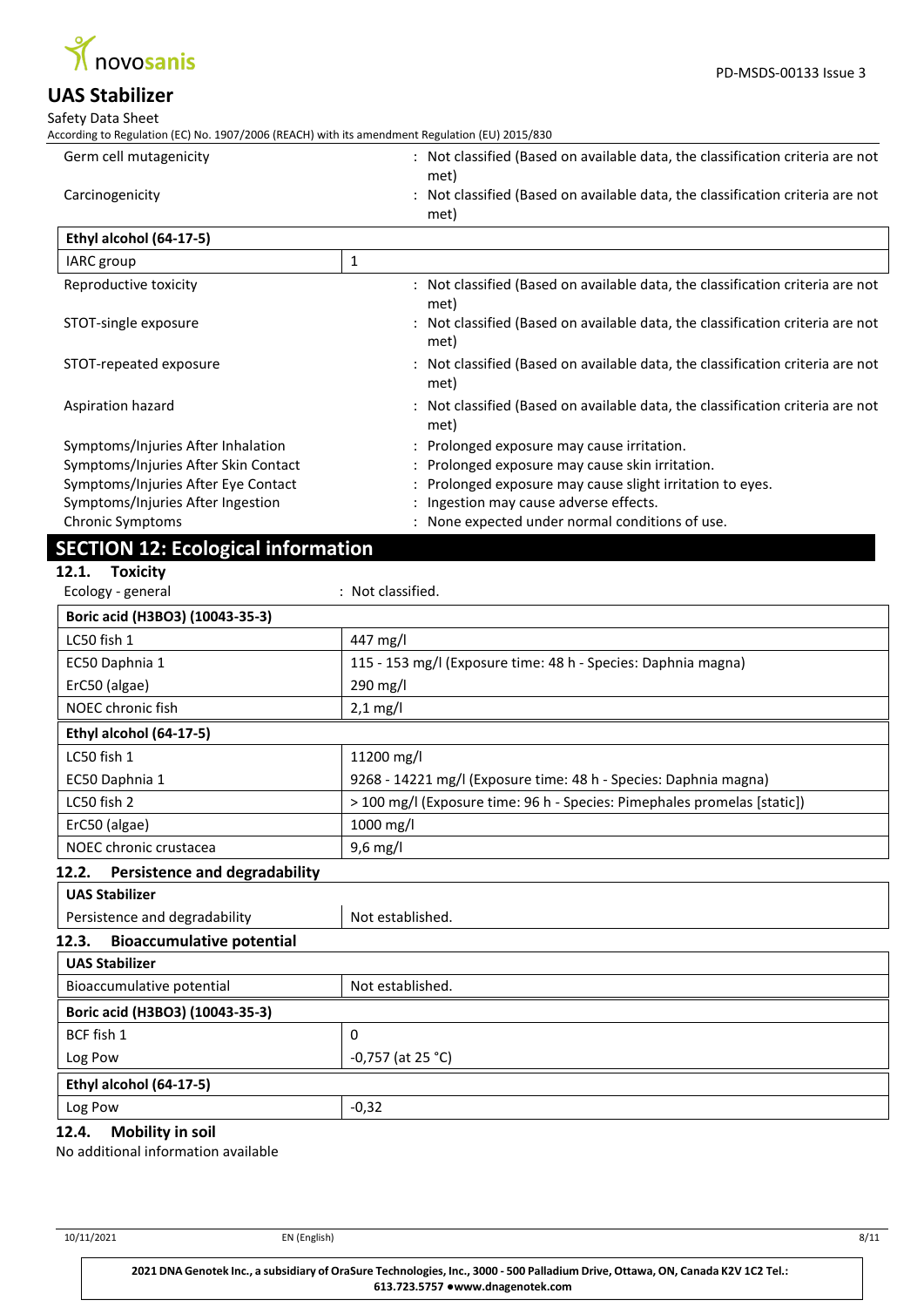

Safety Data Sheet

According to Regulation (EC) No. 1907/2006 (REACH) with its amendment Regulation (EU) 2015/830

PD-MSDS-00133 Issue 3

#### **UAS Stabilizer**

PBT: not yet assessed

vPvB: not yet assessed

#### **Boric acid (H3BO3) (10043-35-3)**

This substance/mixture does not meet the PBT criteria of REACH regulation, annex XIII

This substance/mixture does not meet the vPvB criteria of REACH regulation, annex XIII

## **12.6. Other adverse effects**

Other information  $\qquad \qquad :$  Avoid release to the environment.

# **SECTION 13: Disposal considerations**

#### **13.1. Waste treatment methods**

| Product/Packaging disposal | : Dispose of contents/container in accordance with local, regional, national, |
|----------------------------|-------------------------------------------------------------------------------|
| recommendations            | territorial, provincial, and international regulations.                       |
| Additional information     | : Handle empty containers with care because residual vapours are flammable.   |
| Ecology - waste materials  | : Avoid release to the environment.                                           |

# **SECTION 14: Transport information**

The shipping description(s) stated herein were prepared in accordance with certain assumptions at the time the SDS was authored, and can vary based on a number of variables that may or may not have been known at the time the SDS was issued. In accordance with ADR / RID / IMDG / IATA / ADN

| <b>ADR</b>                                 | <b>IMDG</b>          | <b>IATA</b>            | <b>ADN</b>              | <b>RID</b>        |
|--------------------------------------------|----------------------|------------------------|-------------------------|-------------------|
| 14.1.<br><b>UN number</b>                  |                      |                        |                         |                   |
| 1170                                       | 1170                 | 1170                   | 1170                    | 1170              |
| 14.2.<br>UN proper shipping name           |                      |                        |                         |                   |
| <b>ETHANOL SOLUTION</b>                    | ETHANOL SOLUTION     | Ethyl alcohol solution | ETHANOL SOLUTION        | ETHANOL SOLUTION  |
| (ETHYL ALCOHOL                             | (ETHYL ALCOHOL       |                        | (ETHYL ALCOHOL          | (ETHYL ALCOHOL    |
| SOLUTION)                                  | SOLUTION)            |                        | SOLUTION)               | SOLUTION)         |
| 14.3.<br><b>Transport hazard class(es)</b> |                      |                        |                         |                   |
| 3                                          | 3                    | 3                      | 3                       | 3                 |
|                                            | 巫                    |                        | $\overline{\mathbf{r}}$ |                   |
| 14.4.<br><b>Packing group</b>              |                      |                        |                         |                   |
| Ш                                          | Ш                    | Ш                      | III                     | $\mathbf{III}$    |
| <b>Environmental hazards</b><br>14.5.      |                      |                        |                         |                   |
| Dangerous for the                          | Dangerous for the    | Dangerous for the      | Dangerous for the       | Dangerous for the |
| environment: No                            | environment : No     | environment : No       | environment: No         | environment : No  |
|                                            | Marine pollutant: No |                        |                         |                   |

#### **14.6. Special precautions for user**

No additional information available

## **14.7. Transport in bulk according to Annex II of MARPOL and the IBC Code**

Not applicable

# **SECTION 15: Regulatory information**

# **15.1. Safety, health and environmental regulations/legislation specific for the substance or mixture**

## **15.1.1. EU-Regulations**

The following restrictions are applicable according to Annex XVII of the REACH Regulation (EC) No 1907/2006:

| 3. Liquid substances or mixtures which are regarded as<br>dangerous in accordance with Directive 1999/45/EC or are<br>fulfilling the criteria for any of the following hazard classes or<br>categories set out in Annex I to Regulation (EC) No<br>1272/2008 | Ethyl alcohol |
|--------------------------------------------------------------------------------------------------------------------------------------------------------------------------------------------------------------------------------------------------------------|---------------|
|--------------------------------------------------------------------------------------------------------------------------------------------------------------------------------------------------------------------------------------------------------------|---------------|

10/11/2021 EN (English) 9/11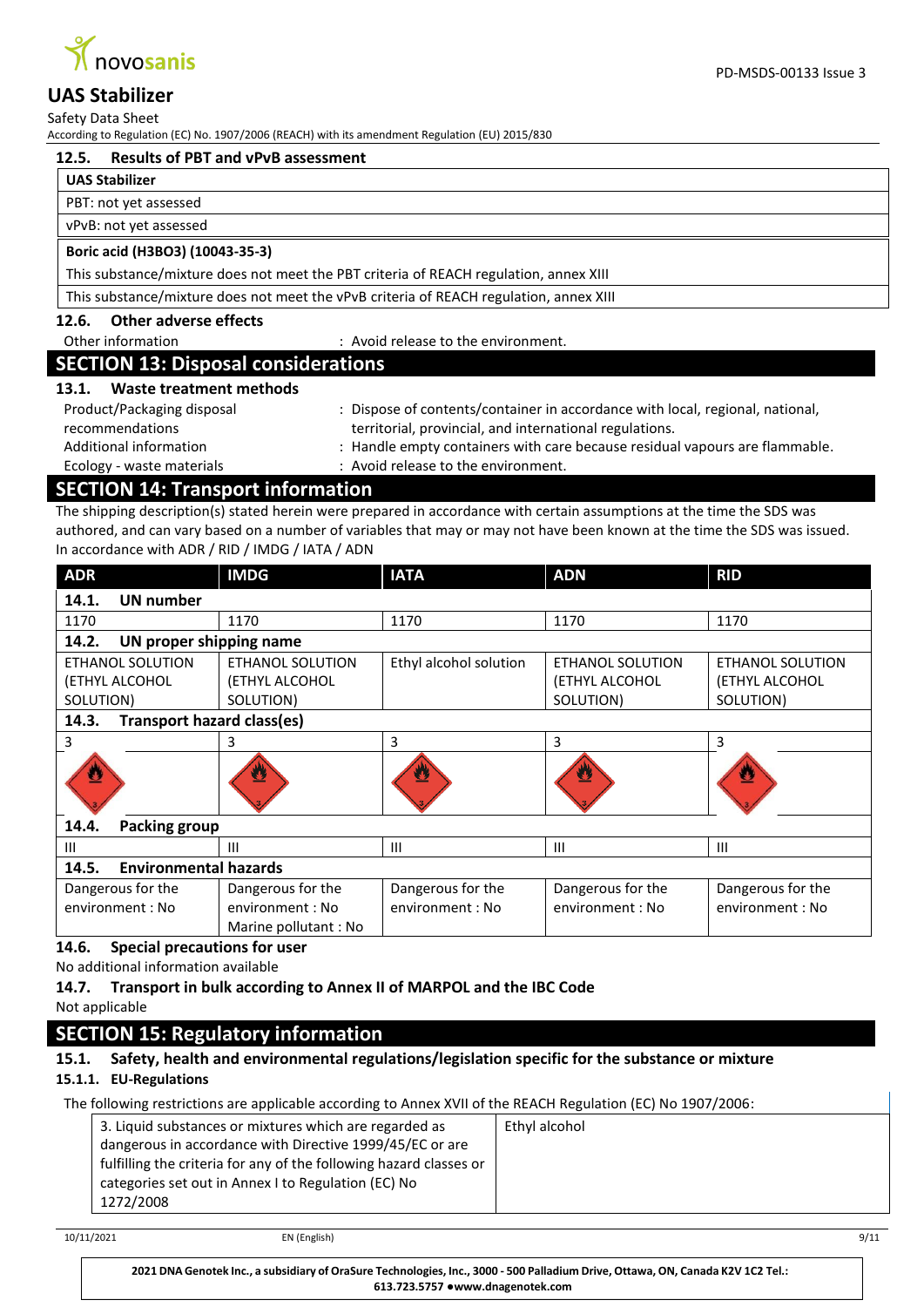

Safety Data Sheet

According to Regulation (EC) No. 1907/2006 (REACH) with its amendment Regulation (EU) 2015/830

| 3(a) Substances or mixtures fulfilling the criteria for any of<br>the following hazard classes or categories set out in Annex I<br>to Regulation (EC) No 1272/2008: Hazard classes 2.1 to 2.4,<br>2.6 and 2.7, 2.8 types A and B, 2.9, 2.10, 2.12, 2.13 categories<br>1 and 2, 2.14 categories 1 and 2, 2.15 types A to F                                                                                                | UAS Stabilizer - Ethyl alcohol |
|--------------------------------------------------------------------------------------------------------------------------------------------------------------------------------------------------------------------------------------------------------------------------------------------------------------------------------------------------------------------------------------------------------------------------|--------------------------------|
| 30. Substances which are classified as reproductive toxicant<br>category 1A or 1B in Part 3 of Annex VI to Regulation (EC) No<br>1272/2008 and are listed in Appendix 5 or Appendix 6,<br>respectively.                                                                                                                                                                                                                  | Boric acid (H3BO3)             |
| 40. Substances classified as flammable gases category 1 or 2,<br>flammable liquids categories 1, 2 or 3, flammable solids<br>category 1 or 2, substances and mixtures which, in contact<br>with water, emit flammable gases, category 1, 2 or 3,<br>pyrophoric liquids category 1 or pyrophoric solids category 1,<br>regardless of whether they appear in Part 3 of Annex VI to<br>Regulation (EC) No 1272/2008 or not. | Ethyl alcohol                  |

Contains a substance on the REACH candidate list in concentration ≥ 0.1% or with a lower specific limit: Boric acid (EC 233-139-2, CAS 10043-35-3)

Contains no REACH Annex XIV substances

#### **Boric acid (H3BO3) (10043-35-3)**

Listed on the EEC inventory EINECS (European Inventory of Existing Commercial Chemical Substances)

**Ethyl alcohol (64-17-5)**

Listed on the EEC inventory EINECS (European Inventory of Existing Commercial Chemical Substances)

#### **15.1.2. National regulations**

No additional information available

#### **15.2. Chemical safety assessment**

No chemical safety assessment has been carried out

| <b>SECTION 16: Other information</b>   |                                                                                                                                                                                                                                                                                                                                                                                         |  |  |
|----------------------------------------|-----------------------------------------------------------------------------------------------------------------------------------------------------------------------------------------------------------------------------------------------------------------------------------------------------------------------------------------------------------------------------------------|--|--|
| Date of Preparation or Latest Revision | : 10/11/2021                                                                                                                                                                                                                                                                                                                                                                            |  |  |
| Data sources                           | : Information and data obtained and used in the authoring of this safety data sheet<br>could come from database subscriptions, official government regulatory body<br>websites, product/ingredient manufacturer or supplier specific information, and/or<br>resources that include substance specific data and classifications according to GHS<br>or their subsequent adoption of GHS. |  |  |
| Other information                      | : According to Regulation (EC) No. 1907/2006 (REACH) with its amendment<br>Regulation (EU) 2015/830                                                                                                                                                                                                                                                                                     |  |  |

Full Text of H- and EUH-statements:

| Eye Irrit. 2     | Serious eye damage/eye irritation, Category 2                                     |
|------------------|-----------------------------------------------------------------------------------|
| Flam. Lig. 2     | Flammable liquids, Category 2                                                     |
| Flam. Liq. 3     | Flammable liquids, Category 3                                                     |
| Repr. 1B         | Reproductive toxicity, Category 1B                                                |
| Skin Irrit. 2    | Skin corrosion/irritation, Category 2                                             |
| STOT SE 3        | Specific target organ toxicity $-$ Single exposure, Category 3, Respiratory tract |
|                  | irritation                                                                        |
| H <sub>225</sub> | Highly flammable liquid and vapour.                                               |
| H <sub>226</sub> | Flammable liquid and vapour.                                                      |
| H315             | Causes skin irritation.                                                           |
| H319             | Causes serious eye irritation.                                                    |
| H335             | May cause respiratory irritation.                                                 |
| <b>H360FD</b>    | May damage fertility. May damage the unborn child.                                |

**Indication of Changes** No additional information available

| 10/11/2021 | EN (English)                                                                                                                    | 10/11 |
|------------|---------------------------------------------------------------------------------------------------------------------------------|-------|
|            | 2021 DNA Genotek Inc., a subsidiary of OraSure Technologies, Inc., 3000 - 500 Palladium Drive, Ottawa, ON, Canada K2V 1C2 Tel.: |       |

**613.723.5757 ●[www.dnagenotek.com](http://www.dnagenotek.com/)**